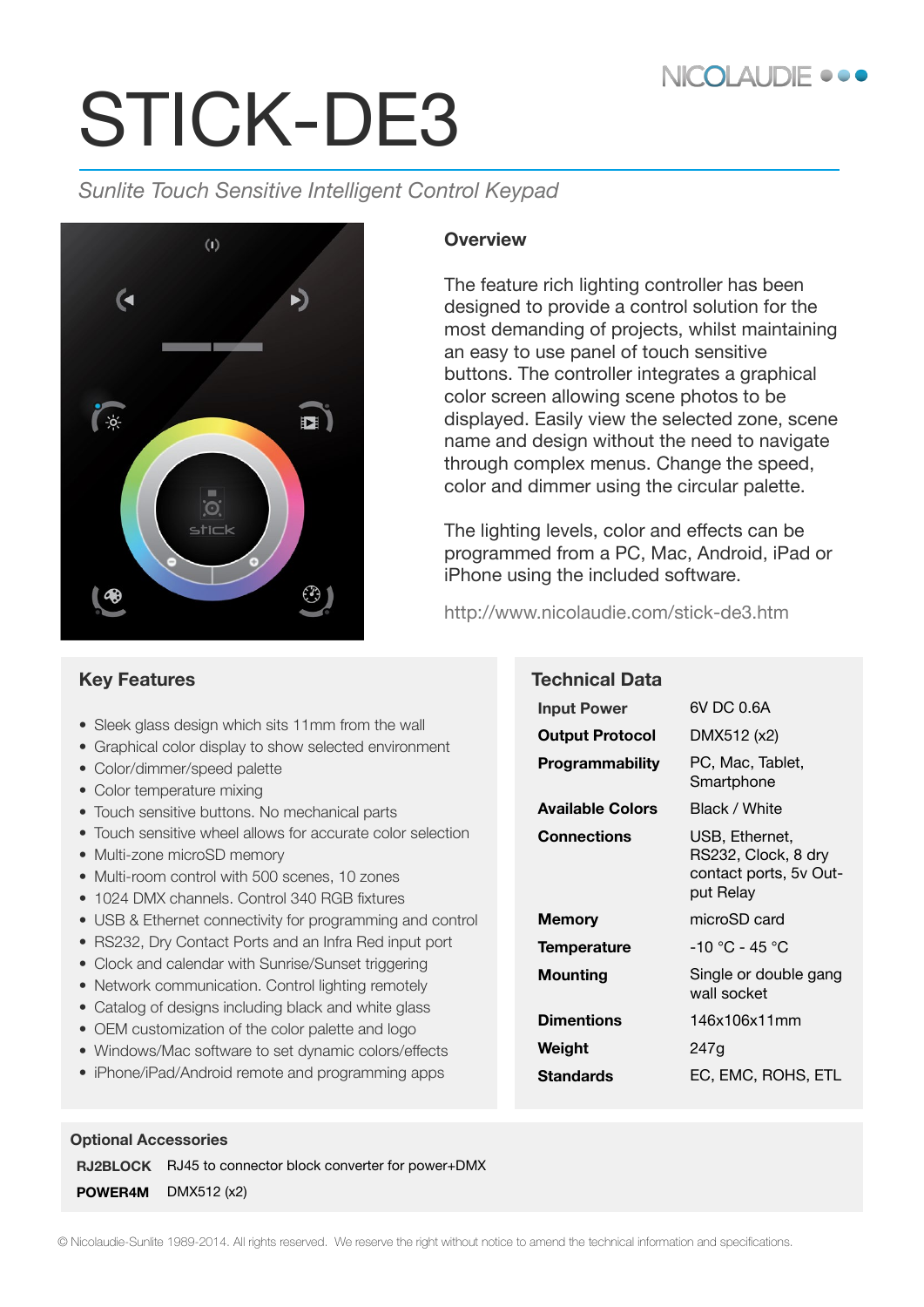

**www.nicolaudie.com** Sunlite Touch-sensitive Intelligent Control Keypad Ref. STICK-DE3 Page 2 **V 1.03** Technical datasheet Revision date 23 Sep. 2014

## **EASY INSTALLATION**

#### 1. Mount an electrical box inside the wall

The controller can be installed in any standard electrical backbox. If you use a double size box, you can insert the power supply inside.

#### 2. Connect the wires

**POWER:** Connect a 5.5V or 6V DC 0.6A ACDC supply. Be sure to not invert the  $+$  and the ground.

**DMX**: Connect the DMX cable to the lighting receivers (Leds, Dimmers, Fixtures..) (for XLR: 1=ground 2=dmx- 3=dmx+)

#### 3. Mount the interface on the wall

First, mount the back side of the interface on the wall with 2 or more screws

Secondly, plug the connectors :

- DMX and power (connector block or RJ45)
- Ethernet cable

The front panel is mounted by pressing it against the back plate and then sliding down. 2 screws should then be attached underneith to hold the controller in place.









## **POWER+DMX** WITH THE RJ45 CABLE



**\*\*CHECK PIN CONFIGURATIONS. APPLYING POWER TO THE DMX INPUT WILL DAMAGE THE CONTROLLER\*\* \*\*MAKE SURE THE CONTROLLER IS MOUNTED WITHOUT TOO MUCH FORCE BEHIND AS THIS CAN PUSH APART THE GLASS\*\*** 

#### **2x10 pins EXTENSION socket**



#### **EXTENSION socket**

**Compatible header connectors:** WURTH ELEKTRONIK ref: 61301021121 MOLEX ref: 10-89-7202 TE Connectivity ref: 1-87227-0 FCI ref: 77313-101-20LF HARWIN ref: M20-9981046 SAMTEC ref: TSW-110-xx-T-D FARNELL ref: 1841232 RS ref: 763-6754 673-7534 251-8165 MOUSER ref: 538-10-89-7202 DIGIKEY ref: WM26820-ND

© Nicolaudie-Sunlite 1989-2014. All rights reserved. We reserve the right without notice to amend the technical information and specifications.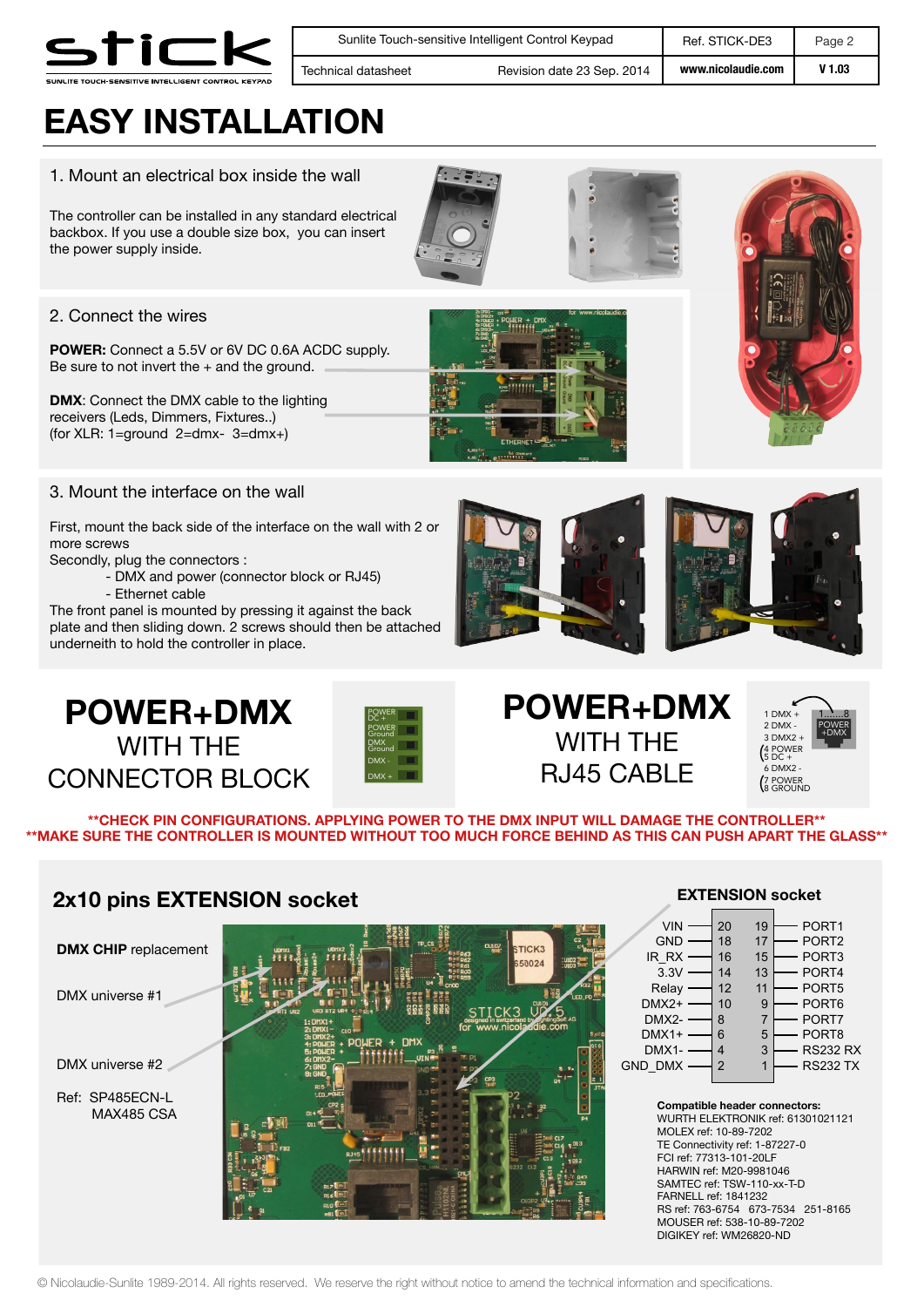

## **Connections & Triggering**



#### **Dry Contact Port Triggering**

It is possible to start scenes using the input ports (contact closure). To activate a port, a brief contact of atleast 1/25 second must be established between the ports (1...8) and the ground (GND). Note: the scene will not be switched off when the switch is released.



#### **BLACKOUT Relay (energy saving)**

A relay can be connected between the RELAY and GND sockets of the 20 pin extension socket. This can be used to turn off other equipment such as lighting drivers. The signal is connected when when the controller is in standby.



#### **Network Control TCP Triggering**

The controller can be connected to a local network, allowing it to be controlled from a smartphone or tablet over WiFi.

- Connect the controller to a router or switch with an RJ45 cable<br>• The controller is set by default to get an IP address from the
- The controller is set by default to get an IP address from the router via DHCP. If the network is not working with DHCP, a manual IP address and subnet mask can be set using the Hardware Manager
- If the network has a filewall enabled, allow ports 2430 and 2431

### **RS232 Triggering**

Make a cable using the 3 pins : TX, RX and G (GND) Set the RS232 parameters to : 9600bds 8 bits, no Parity, 2 Stop bits  $(x = scene$  number)

| - To play a scene, send 3 bytes :    |  | $1 \times 255$ |
|--------------------------------------|--|----------------|
| - To stop a scene, send 3 bytes :    |  | 2 x 255        |
| - To pause a scene, send 3 bytes :   |  | $3 \times 255$ |
| - To release a pause, send 3 bytes : |  | 4 x 255        |
| - To reset a scene, send 3 bytes :   |  | 5 x 255        |
|                                      |  |                |

Note: the scene number (x) can be from 0 to 499. There are 49 scenes + an OFF scene per page. For instance, 51 will switch on Page B Scene #1, 50 will switch off Page B.

#### **Infra Red**

The controller works with the official IR remote control, however there is no receiver. A 36khz infra red receiver can be connected, such as the TSOP34836 by Vishay Semiconductors. Farnell ref: 4913127. This can be attached to the 20 pin connector. It's a good idea to add a resistor and capacitor to surpress power supply disturbance.



The controller can be connected to an existing automation system over a network and triggered via TCP package on port 2431 or UDP packets on 2430. Refer to the remote protocol document for more information.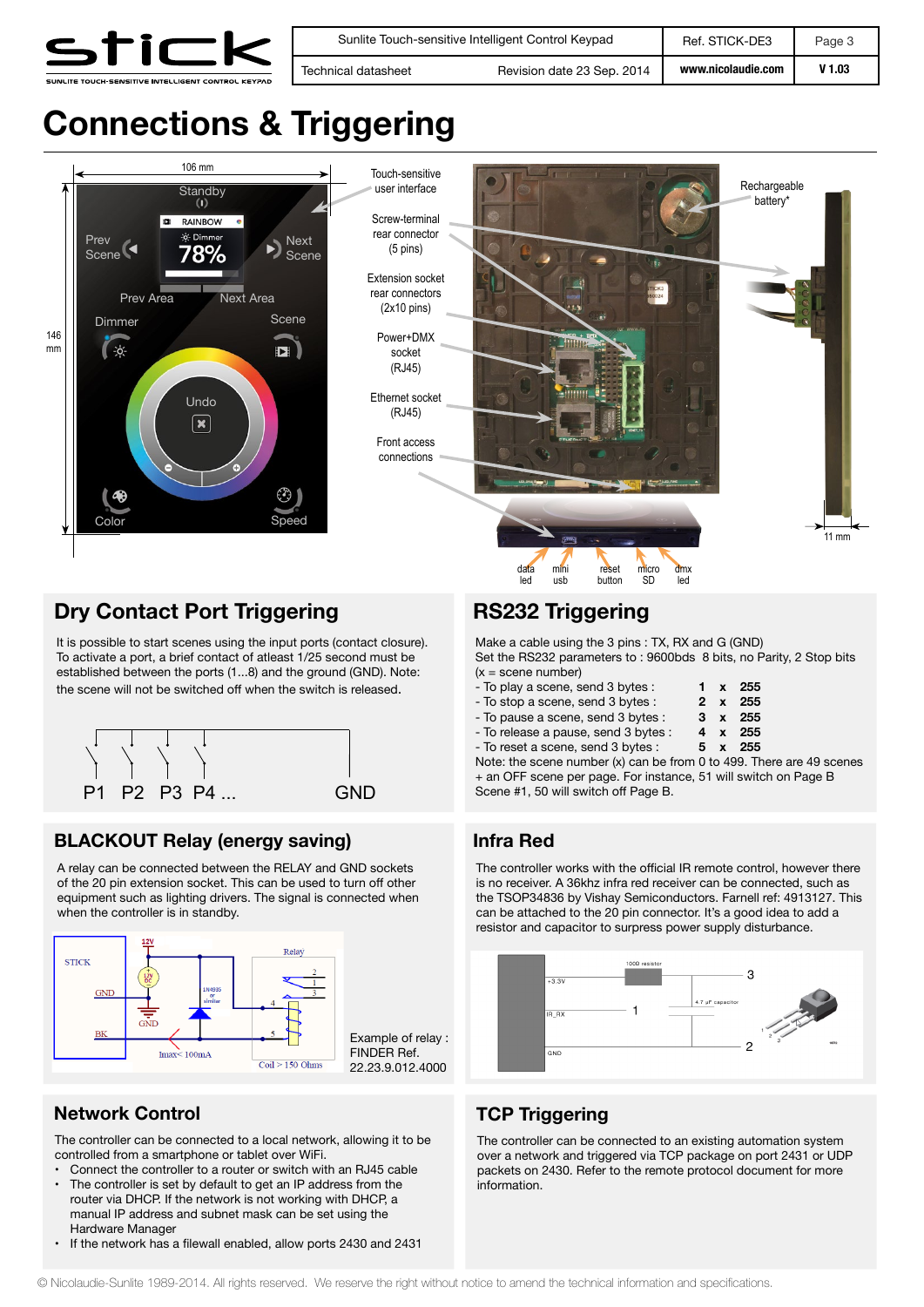

**www.nicolaudie.com** Sunlite Touch-sensitive Intelligent Control Keypad Ref. STICK-DE3 Page 4 Technical datasheet **Revision date 23 Sep. 2014 With Wille** W 1.03

## **Setting up the Controller**

#### **iPhone/iPad/Android Control**

The controller can be used with one of 3 different apps. Each available at Google Play and the App store.

#### **DMX Lightpad 3**

Designed to work seamlessly with the controller, DMX Lightpad 3 provides an easy way to control your lights over a local WiFi network. Use the wheel to change the dimmer, color or speed, and the arrows to select scenes and effects just like the wall panel. Swipe down to reveal quick access scene selection buttons.

#### **Easy Remote**

Create an entirely customized remote controller for your tablet or smartphone. Easy Remote is a powerful and intuitive app allowing you to easily add buttons, faders, color wheels and more. Connect to a WiFi network and the app will find all compatible devices.

#### **Arcolis**

The Arcolis application is a comprehensive tool allowing you to directly control and re-program the controller from your smartphone or tablet. This is a simple application which can be used by just about everyone in any situation. Mobile, easy to use and powerful, Arcolis is the ideal controller for dimming or switching traditional, LED and RGB color mixing DMX lighting fixtures. Program static and dynamic lighting scenes and effects.

#### **Programming the Controller**

The controller be programmed from a PC, Mac, Tablet or Smartphone using the software available on our website. Refer to the corresponding software manual for more information. The firmware can be updated using the Hardware Manager which is included with the programming software.

**ESA Pro Software** (Windows) - Timeline + Multi-Zone http://www.nicolaudie.com/en/esapro.htm **ESA2 Software** (Windows/Mac) - Single Zone http://www.nicolaudie.com/esa2.htm

**Hardware Manager** (Windows/Mac) - Firmware, clock.. http://www.dmxsoft.com/global/ftp/hardwaremanager.zip http://www.dmxsoft.com/global/ftp/HardwareManager.dmg

#### **Color Temperature Mixing**

In addition to mixing RGB using the color pallet, it's also possible to mix up to 3 custom colors. This is useful for mixing color temperature. To set this up, choose the correct profile for your lighting fixture when programming the controller. Profiles for common channel configurations can be found in the 'Generic' folder:

RGBW for Red, Green, Blue, White RGBA for Red, Green, Blue, Amber RGBY for Red, Green, Blue, Yellow WWCW for Warm White, Cold White

Once your show has been written to the controller, tap the color mode button and use the circular palette to change the color. If your lighting fixture has more than 3 color channels, tap the color mode button a second time to mix the additional colors.

http://www.nicolaudie.com/smartphone-tablet-apps.htm

#### **Settings Menu**

To access the settings menu, hold the standby button for 3 seconds.

- Use the arrow buttons or palette to scrol through the menus
- Use the area buttons to navigate forwards and backwards
- The 'undo' button can also be used to navigate forwards

**Mode (M)**: Manages the on/off button and the 4 modes (dimmer, speed, color, scene) **Arrows (A)**: Allows you to adjust which modes can be controlled by the arrows **Pallet (P):** Allows you to adjust which modes can be controlled by the palette wheel **Scene (S)**: Scene management

**First Start (F):** Default settings when the unit is first powered up **Trigger (T)**: Manages the controllers external triggering properties **Ethernet (E)**: Enables the Ethernet socket on the controller

**Date/Time (D)**: Manages the date and time stored inside the controller

**Graphics (G)**: Screen management

**DMX Output (X)**: Manage the timings of the DMX output messages and the page priorities (advanced function!)

**Sensitive (S)**: Manage the touch sensitivity settings

**Language (L)**: change the language of the text which appears on the screen

**About**: check the firmware release date and version number and assign a name for the controller

#### **Service**

Servicable parts include:

- Memory card used to store the scenes
- Battery used to store the clock/calendar
- DMX Chips used to drive the DMX (see p2.)



\*To replace the Li-Ion rechargeable battery on the DE3 : 1. You need a rechargeable 3.6v LIR 2032 replacement battery

- 2. Remove the back panel by pulling down and sliding it out.
- 3. Using a paper clip push the battery from the bottom so it slides out of its cage.
- 4. Slide the replacement battery in from the top, making sure the positive side is facing up.
- 5. Replace the back panel by pushing it up into place.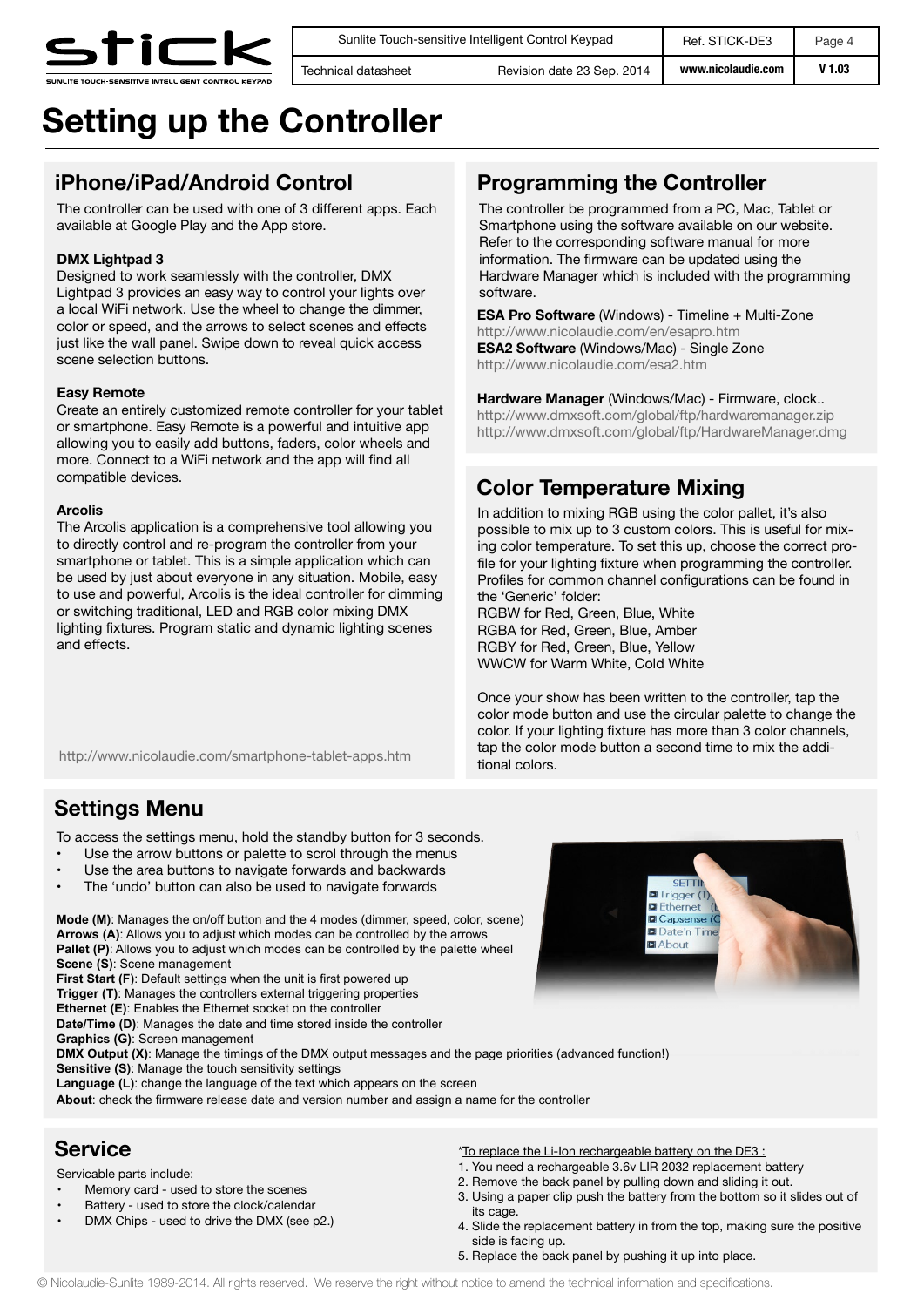

| Sunlite Touch-sensitive Intelligent Control Keypad |                            | Ref. STICK-DE3     | Page 5 |
|----------------------------------------------------|----------------------------|--------------------|--------|
| Technical datasheet                                | Revision date 23 Sep. 2014 | www.nicolaudie.com | V 1.03 |

## **Internal Menu**

**MODE (M) :** Manages the on/off button and the 4 modes (dimmer, speed, color, scene)

- **M OFF enable :** enables/disables the use of the on/off button so that the controller is permanently on
- **M Dimm. enable :** when enabled, scenes can be made brighter or darker
- **M Color. enable :** when enabled, the color of a scene can be changed
- **M Speed. enable :** when enabled, dynamic scenes can be made faster and slower
- **M Scene. enable :** when enabled, the scene can be changed
- **M Auto mode :** when enabled, the controller will revert to the default mode after it has been left for a specified period of time
- **M Auto time :** the amount of time the controller will wait before reverting to the default mode
- **M Default :** the default mode which the controller will revert to after a certain amount of time
- **M Dimmer 100% :** when enabled, the dimmer mode will adjust between 0% and 100% without saturating to white between 100% and 200%
- **M Lock Control :** Once this is enabled, you can hold the dimmer button for 5 seconds to enable/disable lock mode. It's automatically activated after 120 seconds. When lock is activated, you'll see a red border around the screen

**Arrows (A) :** Allows you to adjust which modes can be controlled by the arrows

- **A Dimmer enable :** allows for the Dimmer mode to be controlled by the arrows
	- **A Color enable :** allows for the Color mode to be controlled by the arrows
	- **A Speed enable :** allows for the Speed mode to be controlled by the arrows
	- **A Scene enable :** allows for the Scene mode to be controlled by the arrows
- **A Default :** the mode to jump to when the arrows are pressed, if the arrows are not enabled on the selected mode

#### **Pallet (P) :** Allows you to adjust which modes can be controlled by the palette wheel

- **P Dimmer enable :** allows for the Dimmer mode to be controlled by the palette wheel
- **P Color enable :** allows for the Color mode to be controlled by the palette wheel
- **P Speed enable :** allows for the Speed mode to be controlled by the palette wheel
- **P Scene enable :** allows for the Scene mode to be controlled by the palette wheel
- **P Default :** the mode to jump to when the palette is pressed, if the palette is not enabled on the selected mode

#### **Scene (S) :** Scene management

- **S 0(off) enable :** displays an empty off scene before scene 0 in each area
- **S Pause enable :** allows a scene to be paused if the scene mode button is held for 1 second
- **S Stop enable :** allows a scene to be stopped if the scene mode button is held for 4 seconds
- **S Fade config :** manages the fading between scenes
	- From Show : the fade time set inside the show file will be used
	- Force : the automatic fade time set in the menu will override all fadetimes in the show file
	- Force Max : the controller will look at the show file fade time and the menu fade time and use the greatest
	- Force Min : the controller will look at the show file fade time and the menu fade time and use the smallest
	- Never : the controller will never fade between scenes
- **S Fade time :** the time of the automatic fade between scenes
- **S Auto reset :** when enabled, any color, dimmer or speed overrides will be reset each time the scene is changed
- **S Trigger :** sets the scene triggering mode. Time Delay and Scene Butt allow for scenes to be scrolled through without playing
	- Auto : the scene will be triggered as soon as it's selected
	- Time Delay : a short delay is added before a scene is triggered
	- Scene Butt. : the selected scene will not play until the scene button is pressed

**First Start (F) :** Default settings when the unit is first powered up

- **F Scene Nr. :** specify a default scene number
- **F Scene Scene Recover :** activates the previously playing scene
- **F Display Time :** when enabled, the time will be displayed on the screen at startup
- **F Scene Nr. :** enables the triggering of a scene at startup. If disabled, no scene will be triggered

**Trigger (T) :** Manages the controllers external triggering properties

- **T Time enable :** enables the clock triggering
	- **T Ports enable :** enables the 8 dry contact ports
	- **T RS232 enable :** enables scene triggering by RS232
	- **T IR enable :** enables the infra red port (disabled by default to prevent interference)
- **T UDP enable :** allows the controller to send and receive UDP messages required for network control

**Ethernet (E):** Manages the controllers network settings

**Ethernet :** Enables the Ethernet socket on the controller

**Dynamic IP Addr :** enables dynamic IP addressing (DHCP) which allows the controller to obtain an IP address from a router **Sync Blackout:** when this open is enabled, all other controllers on the network will go into standby when the standby button is pressed **Enable NTP :** enables Network Time Protocol. The controller will synchornise the clock with the internet if a connection is evailable **NTP Server :** the IP address of the server to synchronize the clock. The default is 005.135.141.108 **Device's IP Add :** the controllers static IP address it will use if it does not receive an IP address via DHCP **Mask:** the subnet mask of the controller if not set to DHCP. Generally this is 255.255.255.0 **Default Gateway :** the IP address of the router if not set to DHCP **MAC Address :** a unique ID used to identify the controller on the network